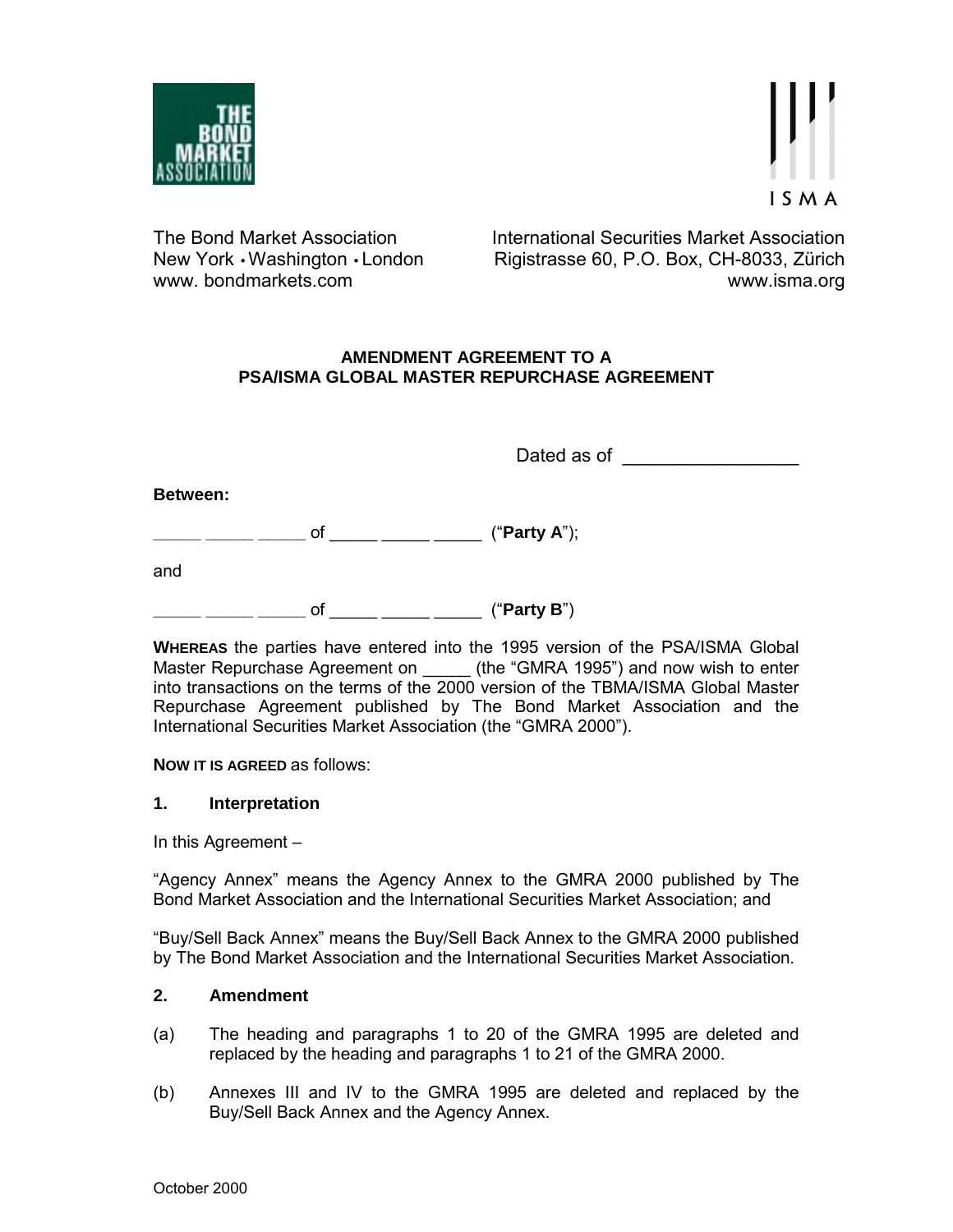



(c) Annexes V to VIII to the GMRA 1995 are deleted.

## **3. Annex I**

Annex I to the GMRA 1995 is deleted and replaced by Annex I in the form set out in the Schedule to this Agreement.

# **4. Governing Law**

Paragraph 17 of the GMRA 2000 shall apply to this Agreement as if that paragraph and paragraph 1(n) of Annex I to the GMRA 2000 were expressly set out herein.

| [Name of Party]                                                                                                       | [Name of Party] |
|-----------------------------------------------------------------------------------------------------------------------|-----------------|
| By                                                                                                                    | By              |
| <u> 1989 - Johann Harry Harry Harry Harry Harry Harry Harry Harry Harry Harry Harry Harry Harry Harry Harry Harry</u> |                 |
| Title                                                                                                                 | Title           |
|                                                                                                                       |                 |
| Date                                                                                                                  | Date            |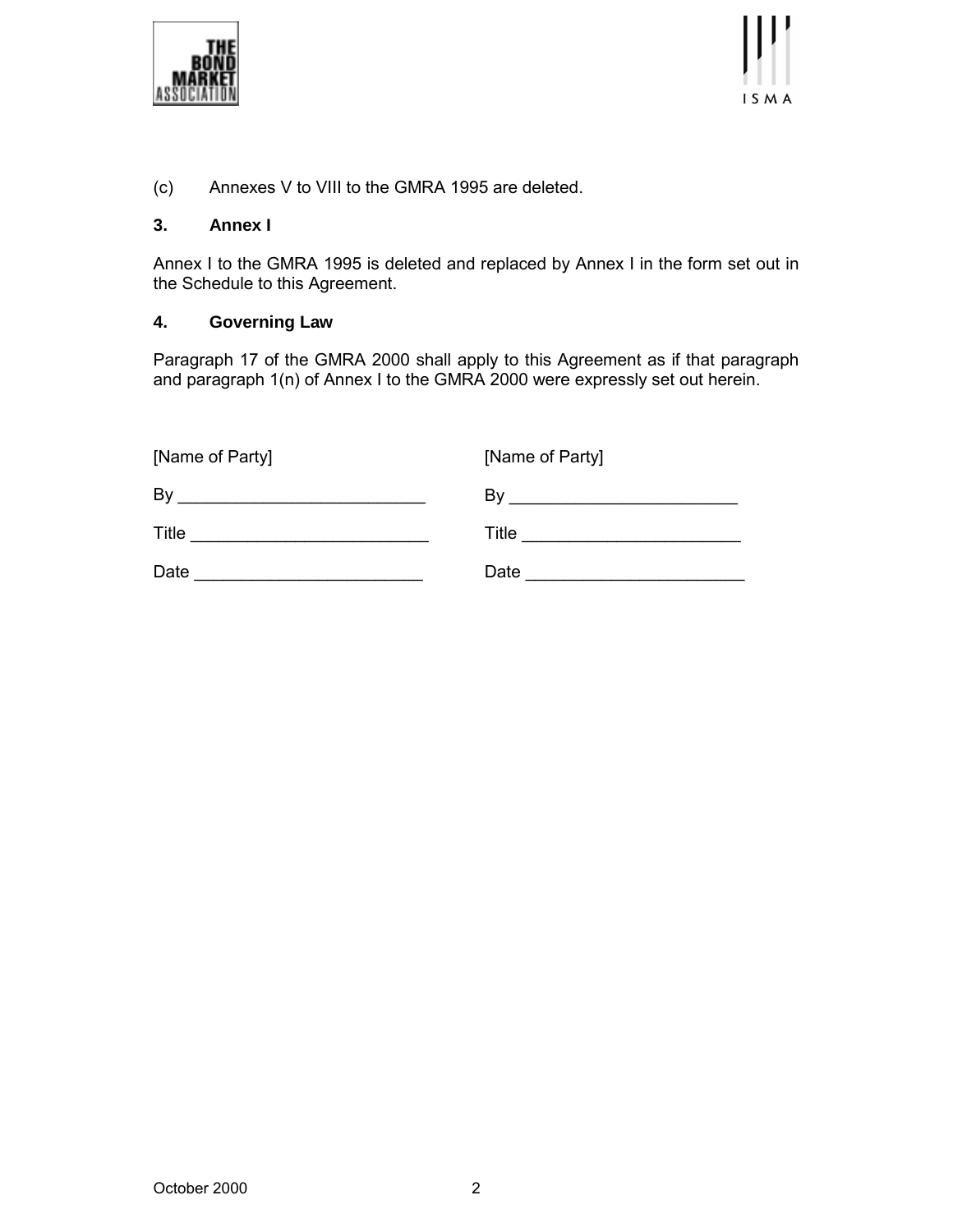

### **SCHEDULE**

### **ANNEX I**

### **Supplemental Terms or Conditions**

Paragraph references are to paragraphs in the Agreement.

- 1. The following elections shall apply -
- [(a) paragraph 1(c)(i). Buy/Sell Back Transactions [may/may not] be effected under this Agreement, and accordingly the Buy/Sell Back Annex [shall/shall not apply.]\*
- [(b) paragraph 1. Transactions in Net Paying Securities [may/may not] be effected under this Agreement, and accordingly the provisions of sub-paragraphs (i) and (ii) below [shall/shall not] apply.
	- (i) The phrase "other than equities and Net Paying Securities" shall be replaced by the phrase "other than equities".
	- (ii) In the Buy/Sell Back Annex the following words shall be added to the end of the definition of the expression "IR": "and for the avoidance of doubt the reference to the amount of Income for these purposes shall be to an amount paid without withholding or deduction for or on account of taxes or duties notwithstanding that a payment of such Income made in certain circumstances may be subject to such a withholding or deduction".]\*
- [(c) paragraph 1(d). Agency Transactions [may/may not] be effected under this Agreement, and accordingly the Agency Annex [shall/shall not apply.]\*
- (d) paragraph 2(d). The Base Currency shall be: \_\_\_\_\_\_.
- (e) paragraph 2(p). [list Buyerís and Sellerís Designated Offices]
- (f) paragraph 2(cc). The pricing source for calculation of Market Value shall be:  $\overline{\phantom{a}}$  .
- $(g)$  paragraph  $2$ (rr). Spot rate to be  $\qquad \qquad$ .
- (h) paragraph 3(b). [Seller/Buyer/both Seller and Buyer]\* to deliver Confirmation.
- (i) paragraph 4(f). Interest rate on Cash Margin to be [ ]% for \_\_\_\_\_ currency. [ ]% for currency.

Interest to be payable [payment intervals and dates].

<sup>\*</sup> Delete as appropriate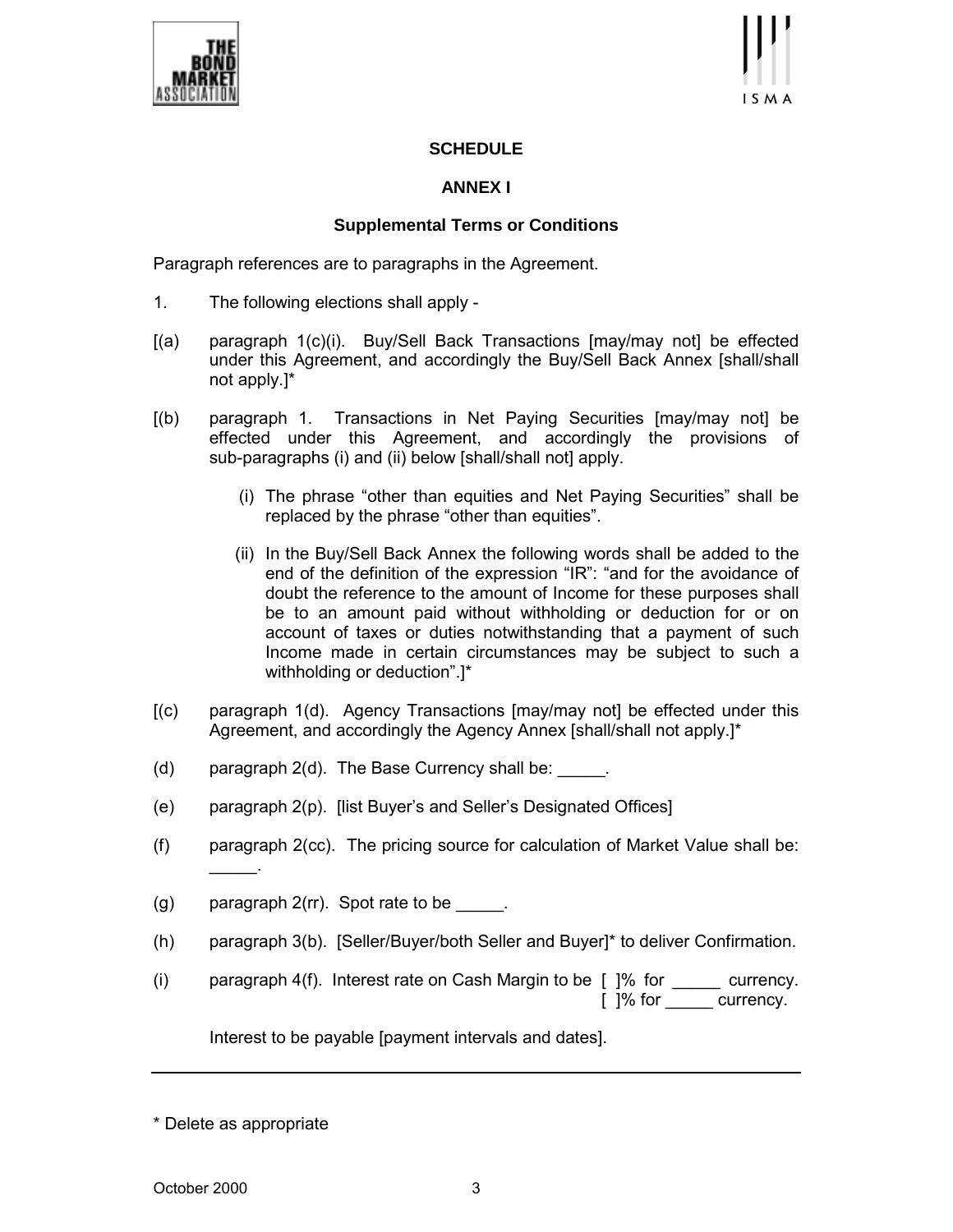

- (i) paragraph  $4(g)$ . Delivery period for margin calls to be  $\qquad \qquad$ .
- [(k) paragraph 6(j). Paragraph 6(j) shall apply and the events specified in paragraph 10(a) identified for the purposes of paragraph 6(j) shall be those set out in sub-paragraphs  $[$  **l** of paragraph 10(a) of the Agreement.]\*
- $[(1)$  paragraph 10(a)(ii). Paragraph 10(a)(ii) shall apply.]\*
- $(m)$  paragraph 14. For the purposes of paragraph 14 of this Agreement
	- (i) Address for notices and other communications for Party A -

Address: Attention: Telephone: Facsimile: Telex: Answerback: Other:

- (ii) Address for notices and other communications for Party B
	- Address: Attention: Telephone: Facsimile: Telex: Answerback: Other:
- $\int (n)$  paragraph 17. For the purposes of paragraph 17 of this Agreement
	- (i) Party A appoints [ ] as its agent for service of process;
	- (ii) Party B appoints  $\begin{bmatrix} 1 \\ 3 \end{bmatrix}$  as its agent for service of process.]\*
- 2. The following supplemental terms and conditions shall apply -

[Existing Transactions

(a) The parties agree that this Agreement shall apply to all transactions which are subject to the PSA/ISMA Global Master Repurchase Agreement between them dated \_\_\_\_\_ and which are outstanding as at the date of this Agreement so that such transactions shall be treated as if they had been entered into under this Agreement, and the terms of such transactions are amended accordingly with effect from the date of this Agreement.]\*

<sup>\*</sup> Delete as appropriate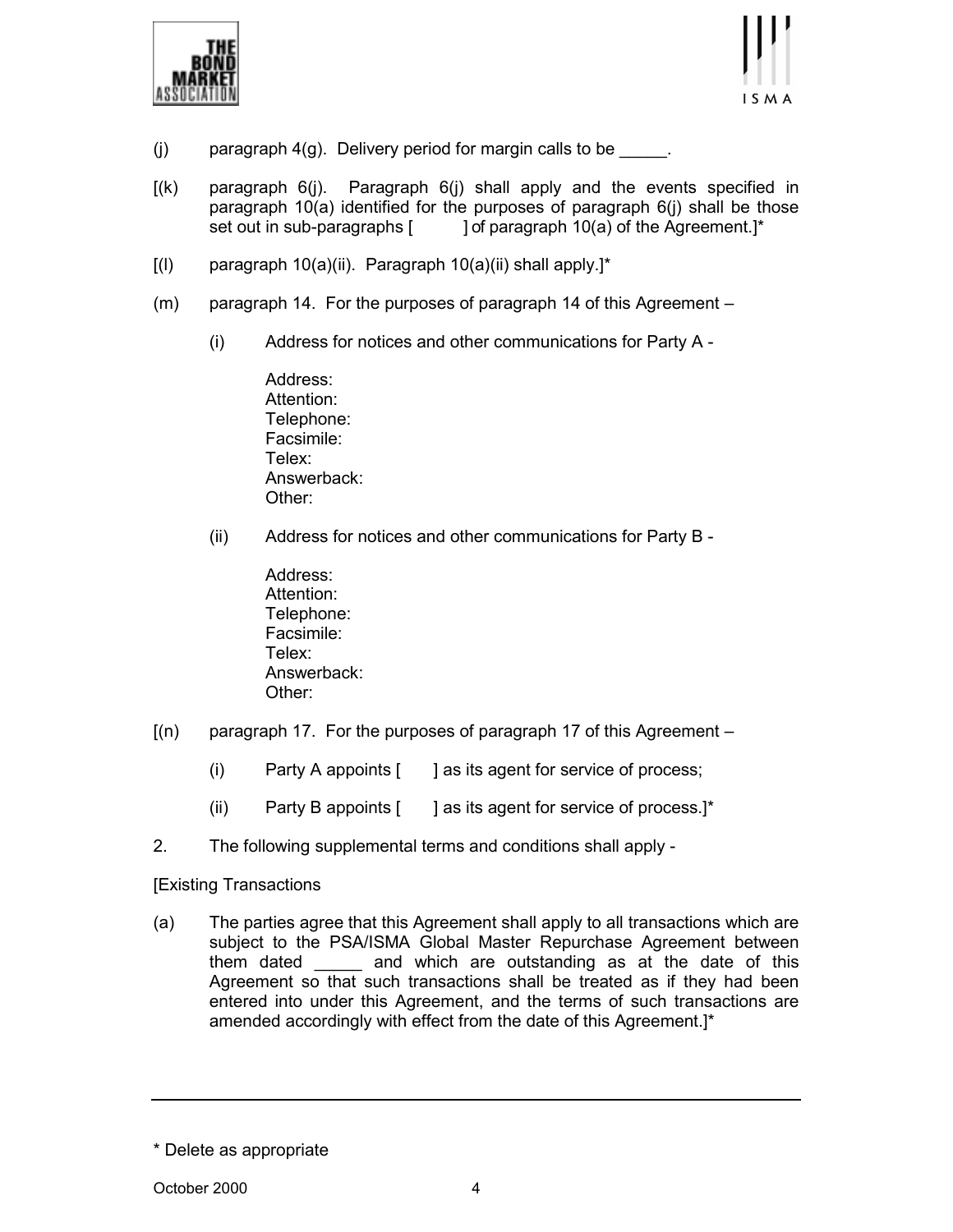

**ISMA** 

## [Forward Transactions

- (b) The parties agree that Forward Transactions (as defined in sub-paragraph (i)(A) below) may be effected under this Agreement and accordingly the provisions of sub-paragraphs (i) to (iv) below shall apply.
	- (i) The following definitions shall apply  $-$

(A) "Forward Transaction", a Transaction in respect of which the Purchase Date is at least [three] Business Days after the date on which the Transaction was entered into and has not yet occurred;

(B) "Forward Repricing Date", with respect to any Forward Transaction the date which is such number of Business Days before the Purchase Date as is equal to the minimum period for the delivery of margin applicable under paragraph 4(g).

- (ii) The Confirmation relating to any Forward Transaction may describe the Purchased Securities by reference to a type or class of Securities, which, without limitation, may be identified by issuer or class of issuers and a maturity or range of maturities. Where this paragraph applies, the parties shall agree the actual Purchased Securities not less than two Business Days before the Purchase Date and Buyer or Seller (or both), as shall have been agreed, shall promptly deliver to the other party a Confirmation which shall describe such Purchased Securities.
- (iii) At any time between the Forward Repricing Date and the Purchase Date for any Forward Transaction the parties may agree either -
	- (A) to adjust the Purchase Price under that Forward Transaction; or
	- (B) to adjust the number of Purchased Securities to be sold by Seller to Buyer under that Forward Transaction.
- (iv) Where the parties agree to an adjustment under paragraph (iii) above, Buyer or Seller (or both), as shall have been agreed, shall promptly deliver to the other party a Confirmation of the Forward Transaction, as adjusted under paragraph (iii) above.
- (c) Where the parties agree that this paragraph shall apply, paragraphs 2 and 4 of the Agreement are amended as follows.
	- (i) Paragraph 2(ww) is deleted and replaced by the following
		- "(ww) "Transaction Exposure" means -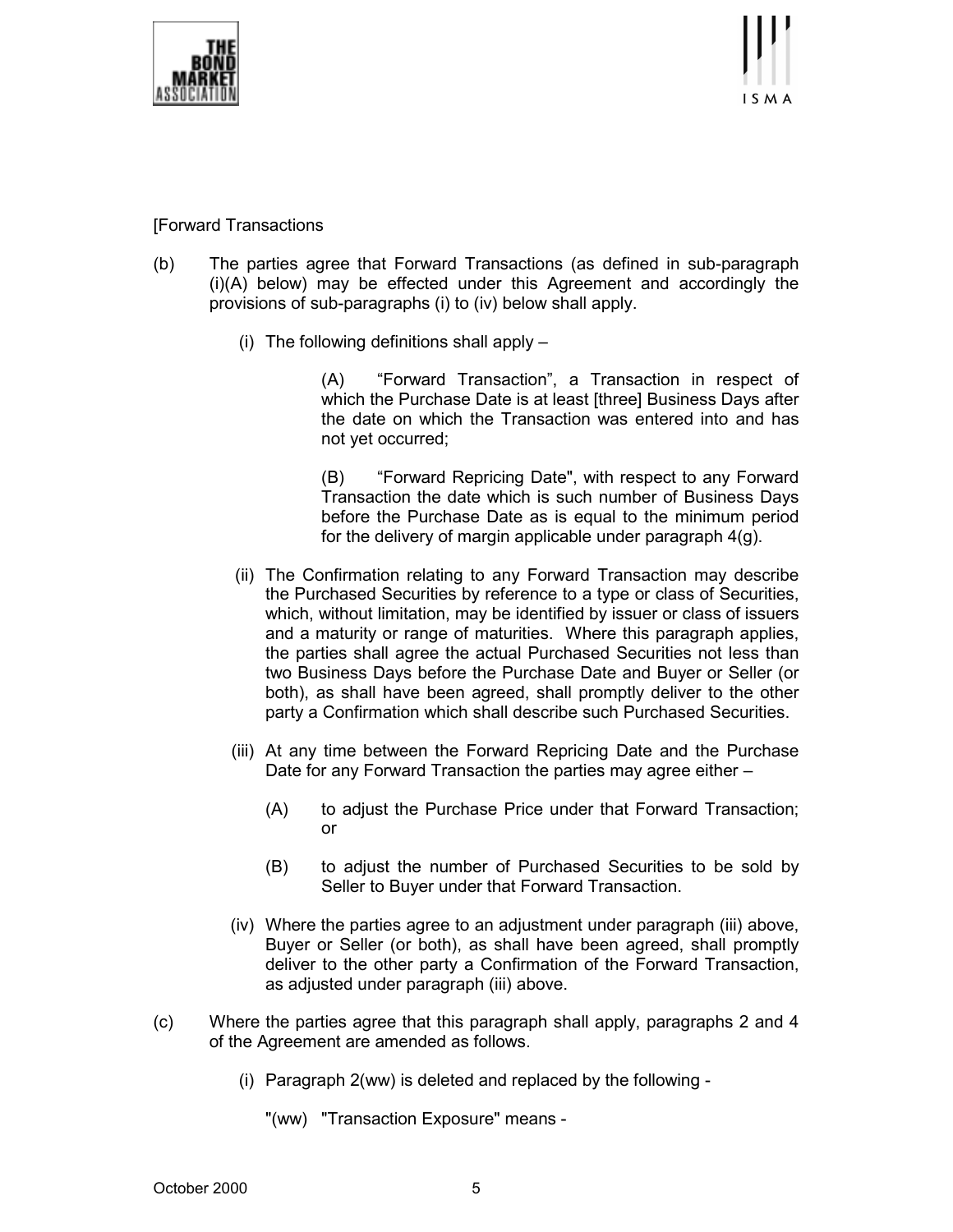

- (i) with respect to any Forward Transaction at any time between the Forward Repricing Date and the Purchase Date, the difference between (A) the Market Value of the Purchased Securities at the relevant time and (B) the Purchase Price;
- (ii) with respect to any Transaction at any time during the period (if any) from the Purchase Date to the date on which the Purchased Securities are delivered to Buyer or, if earlier, the date on which the Transaction is terminated under paragraph 10(g), the difference between (A) the Market Value of the Purchased Securities at the relevant time and (B) the Repurchase Price at the relevant time;
- (iii) with respect to any Transaction at any time during the period from the Purchase Date (or, if later, the date on which the Purchased Securities are delivered to Buyer or the Transaction is terminated under paragraph  $10<sub>(g)</sub>$ ) to the Repurchase Date (or, if later, the date on which Equivalent Securities are delivered to Seller or the Transaction is terminated under paragraph 10(h)), the difference between (A) the Repurchase Price at the relevant time multiplied by the applicable Margin Ratio (or, where the Transaction relates to Securities of more than one description to which different Margin Ratios apply, the amount produced by multiplying the Repurchase Price attributable to Equivalent Securities of each such description by the applicable Margin Ratio and aggregating the resulting amounts, the Repurchase Price being for this purpose attributed to Equivalent Securities of each such description in the same proportions as those in which the Purchase Price was apportioned among the Purchased Securities) and (B) the Market Value of Equivalent Securities at the relevant time.

In each case, if (A) is greater than (B), Buyer has a Transaction Exposure for that Transaction equal to the excess, and if (B) is greater than (A), Seller has a Transaction Exposure to Buyer equal to the excess."

 $(ii)$  In paragraph  $4(c)$  -

 $(aa)$  the words "any amount payable to the first party under paragraph 5 but unpaid" are deleted and replaced by "any amount which will become payable to the first party under paragraph 5 during the period after the time at which the calculation is made which is equal to the minimum period for the delivery of margin applicable under paragraph 4(g) or which is payable to the first party under paragraph 5 but unpaid"; and